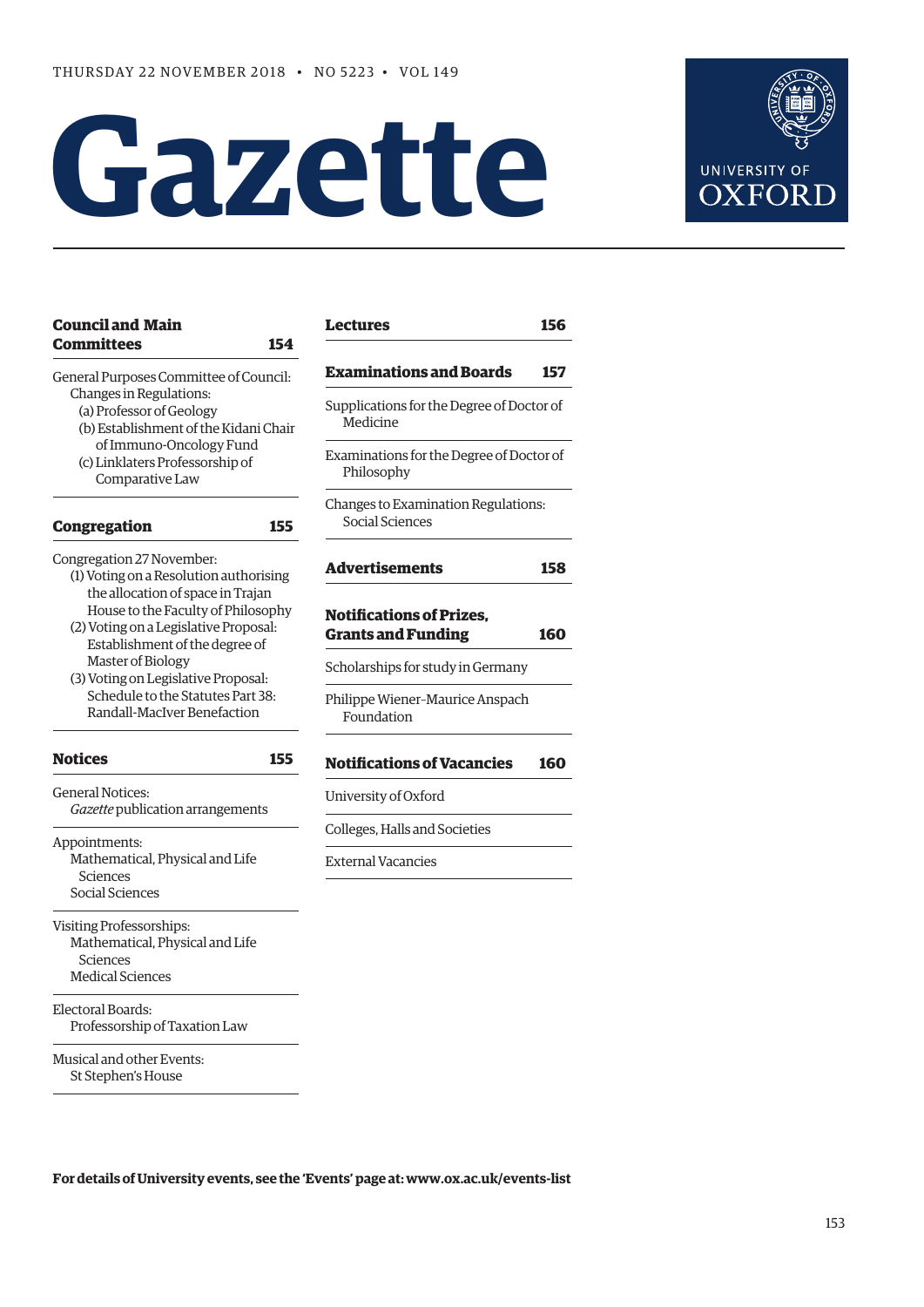## <span id="page-1-0"></span>Council and Main **Committees**

#### **General Purposes Committee of Council**

#### **Changes in Regulations**

The General Purposes Committee of Council has made the following changes in regulations, to come into effect on **7 December**.

#### **(a) Professor of Geology**

#### *Explanatory Note*

The following changes, made on the recommendation of the Mathematical, Physical and Life Sciences Division and the Department of Earth Sciences update outdated wording and references in the regulations.

#### *Text of Regulations*

In Council Regulations 24 of 2002, concerning individual professorships, amend §115 as follows (new text underlined, deleted text struck through):

#### '**§115.** *Professor of Geology*

1. The Professor of Geology shall undertake research in and shall lecture and give instruction in Geology and generally promote its study in the University.

2. The professor shall be elected by an electoral board consisting of:

(1) the Vice-Chancellor, or, if the Master of University College is Vice- Chancellor, a person appointed by Council on the occurrence of a vacancy to act as an elector on that occasion;

(2) the Master of University College, or, if the Master is unable or unwilling to act, a person appointed by the Governing Body of University College on the occurrence of a vacancy to act as an elector on that occasion;

(3) a person appointed by the Governing Body of University College;

 $(4)$ ,  $(5)$  two a persons appointed by Council;

(5) a person appointed by the General Board;

 $(6)$ – $(8)$  $(9)$  four three persons appointed by the Board of the Faculty of Physical Sciences Mathematical, Physical and Life Sciences Board.;

#### (9) a person appointed by the Board of the Faculty of Biological Sciences.

3. The professor shall be subject to the General Provisions of the decreeregulations governing the duties of professors and to those Particular Provisions of the same decreeregulations which are applicable to this chair.'

#### **(b) Establishment of the Kidani Chair of Immuno-Oncology Fund**

#### *Explanatory Note*

These changes, made on the recommendation of the Medical Sciences Board, establish the Kidani Chair of Immuno-Oncology Fund to endow a new professorship in Immuno-Oncology.

#### *Text of Regulations*

**1** In the Annexe to Council Regulations 3 of 2004, concerning the Employment of University Staff insert:

'Kidani Professor of Immuno-Oncology'.

**2** In Council Regulations 25 of 2002, concerning trusts, insert new §182 as follows, and renumber existing §182 onwards by plus one:

#### '**§182.** *Kidani Chair of Immuno-Oncology Fund*

1. The University receives with gratitude the sum of £4,000,000 from the Kidani Memorial Trust to be held as permanent endowment on the trusts declared in this regulation. Further money or property may be paid or transferred to the University as either expendable or permanent endowment to be held on the same trusts. The assets so held will be known as the Kidani Chair of Immuno-Oncology Fund ("the Fund").

2. The University shall retain as permanent endowment those of the assets in the Fund which are contributed on the express understanding that they are to be treated as permanent endowment ("the Permanent Endowment").

3. The University shall (a) apply the income of the Permanent Endowment; and (b) apply the income and, in its discretion, the capital of the remainder of the Fund, towards the

salary and expenses of the holder of the Kidani Chair of Immuno-Oncology ("the Professor") and associated overheads. The Professor shall undertake research, lecture and give instruction in immuno-oncology. If the salary, expenses and overheads of the Professor are wholly or partly covered from other sources or there are further funds available, there shall be discretion to apply the income of the Fund to support the Professor's research.

4. The administration of the Fund, and the application of its income, shall be the responsibility of the Medical Sciences Divisional Board.

5. The professor shall be elected by an electoral board consisting of:

(1) the Vice-Chancellor, or if the head of the college specified in paragraph (2) below is the Vice-Chancellor, a person appointed by Council;

(2) the head of the college to which the professorship may be allocated by Council from time to time; or if the head is unable or unwilling to act, a person appointed by the governing body of that college;

(3) a person appointed by the governing body of the college specified in paragraph (2) above;

(4), (5) two persons appointed by Council;

(6)–(9) four persons appointed by the Medical Sciences Board;

(10) a person holding a clinical appointment appointed by the relevant NHS body with which the post-holder will hold an honorary contract.

6. The University may in its absolute discretion in the period ending 21 years from the date of this regulation, instead of applying the income of the Fund in any year, accumulate all or any part of such income by investing it, and holding it as part of the capital of the Fund. The University may apply the whole or any part of such accumulated income in any subsequent year as if it were income of the Fund arising in the then current year.

7. The University shall have power to pay out of the capital or the income of the Fund all costs of and incidental to the creation of the Fund and the management and administration of the Fund and the Chair.

8. The University may exercise any of its corporate powers in the management and administration of the Fund in so far as those powers are not inconsistent with these regulations.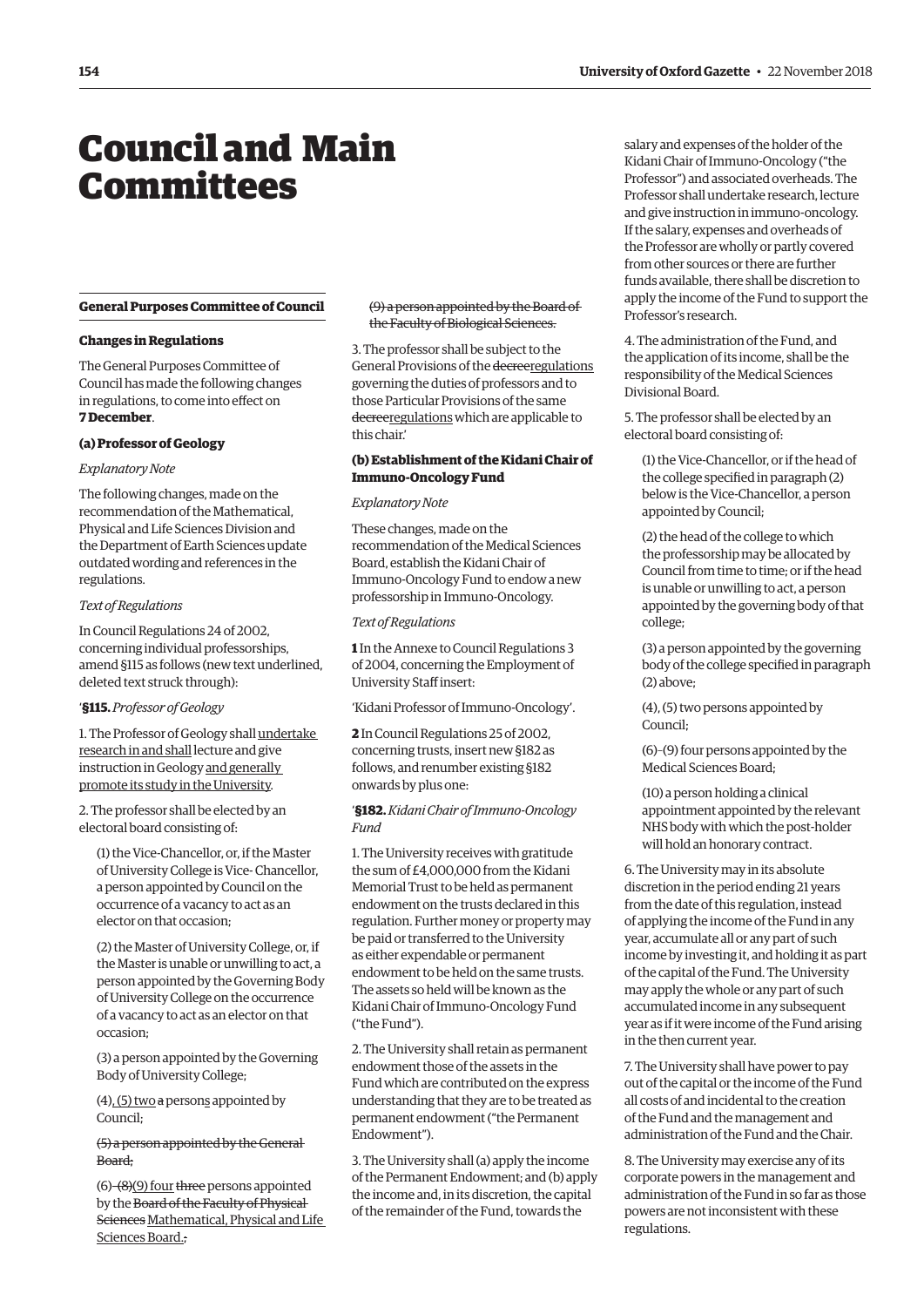<span id="page-2-0"></span>9. Regulations 1–4 and 6–11 shall be deemed to be Trust Regulations under the provisions of Part D of Statute XVI.

10. Subject to regulation 11, Council may amend, repeal or add to these regulations in accordance with Part D of Statute XVI, but no amendment is valid if it would cause the Fund to:

(1) cease to be exclusively charitable according to the law of England and Wales; or

(2) be outside the objects of the University.

11. Any amendment to regulation 3 is an amendment to the main objects of the Fund for the purposes of Part D of Statute XVI and must be approved both by Congregation of the University and subsequently by Her Majesty in Council.'

#### **(c) Linklaters Professorship of Comparative Law**

#### *Explanatory Note*

The following changes, made on the recommendation of the Social Sciences Division and the Faculty of Law, update the regulations to reflect the fact that the funding agreement with the law firm, Linklaters, to fund the Professorship of Comparative Law came to an end on 31 December 2017.

#### *Text of Regulations*

**1** In Council Regulations 3 of 2004, concerning the Employment of University Staff, delete 'Linklaters Professor of Comparative Law' and substitute 'Professor of Comparative Law'.

**2** In Council Regulations 24 of 2002, concerning individual professorships, amend the title and s1 of regulation §181 as follows (deleted text struck through):

'**§181** *Linklaters Professor of Comparative Law*

1. The Linklaters Professor of Comparative Law shall lecture and give instruction in the comparative study of different legal systems national or transnational.'

#### **Divisional and Faculty Boards**

For changes in regulations for examinations see 'Examinations and Boards' below.

| Congregation | 27 November |
|--------------|-------------|
|--------------|-------------|

The meeting of Congregation is cancelled. The sole business comprises questions to which no opposition has been notified and in respect of which no request for adjournment has been received, and the Vice-Chancellor will accordingly declare the resolution at (1) and the legislative proposals at (2)−(3) carried without a meeting under the provisions of Sect 7 (1) of Statute VI.

#### **(1) Voting on a Resolution authorising the allocation of space in Trajan House to the Faculty of Philosophy**

(For explanatory note and text of resolution see *Gazette* [No 5221, 8 November 2018, p3.\)](https://gazette.web.ox.ac.uk/sites/default/files/gazette/documents/media/8_november_2018_-_no_5221_redacted.pdf#page=3)

#### **(2) Voting on a Legislative Proposal: Establishment of the degree of Master of Biology**

(For explanatory note and text of proposal see *Gazette* [No 5221, 8 November 2018, p3.\)](https://gazette.web.ox.ac.uk/sites/default/files/gazette/documents/media/8_november_2018_-_no_5221_redacted.pdf#page=3)

#### **(3) Voting on Legislative Proposal: Schedule to the Statutes Part 38: Randall-MacIver Benefaction**

(For explanatory note and text of proposal see *Gazette* [No 5221, 8 November 2018, p4.\)](https://gazette.web.ox.ac.uk/sites/default/files/gazette/documents/media/8_november_2018_-_no_5221_redacted.pdf#page=4)

#### **Note on procedures in Congregation**

¶ Business in Congregation is conducted in accordance with Congregation Regulations 2 of 2002 [\(www.admin.ox.ac.uk/statutes/](http://www.admin.ox.ac.uk/statutes/regulations/529-122.shtml) [regulations/529-122.shtml\). A p](http://www.admin.ox.ac.uk/statutes/regulations/529-122.shtml)rintout of these regulations, or of any statute or other regulations, is available from the Council Secretariat on request. A member of Congregation seeking advice on questions relating to its procedures, other than elections, should contact Dr N Berry at the University Offices, Wellington Square [\(telephone: \(2\)80107; email: nigel.berry@](mailto:nigel.berry@admin.ox.ac.uk) admin.ox.ac.uk); questions relating to elections should be directed to the Elections Officer, Ms S L S Mulvihill (telephone: [\(2\)80463; email: elections.office@admin.](mailto:elections.office@admin.ox.ac.uk) ox.ac.uk).

#### **General Notices**

#### *Gazette* **publication arrangements**

The final *Gazette*s of Michaelmas term will be published on 29 November and 6 December.

The first *Gazette* of Hilary term will begin on 10 January. The usual deadlines will apply.

#### **Appointments**

#### **Mathematical, Physical and Life Sciences**

#### REAPPOINTMENTS

Konstantin Ardakov, PhD Camb, Associate Professor of Pure Mathematics, Professor of Mathematics, and Fellow of Brasenose, from 1 September 2018 to retirement

Coralia Cartis, PhD Camb, Associate Professor of Numerical Optimisation and Fellow of Balliol, from 1 September 2018 to retirement

Malcolm John, PhD Imp, Associate Professor of Experimental Particle Physics and Fellow of Jesus, from 1 September 2018 to retirement

Peter Keevash, PhD Princeton, Associate Professor of Pure Mathematics, Professor of Mathematics and Fellow of Mansfield, from 1 September 2018 to retirement

Stephen Morris, PhD Camb, Associate Professor of Engineering (Electrical, Electronic and Optoelectronic Engineering) and Fellow of Jesus, from 1 September 2018 to retirement

Derek Moulton, PhD Delaware, Associate Professor of Mathematical Biology and Fellow of Balliol, from 6 April 2018 to retirement

Luc Nguyen, PhD Rutgers, Associate Professor of Analysis of Nonlinear Partial Differential Equations and Fellow of St Edmund Hall, from 1 October 2018 to retirement

Qian Wang, PhD Princeton, Associate Professor of Analysis of Nonlinear Partial Differential Equations and Fellow of Lincoln, from 1 September 2017 to retirement

## Congregation Notices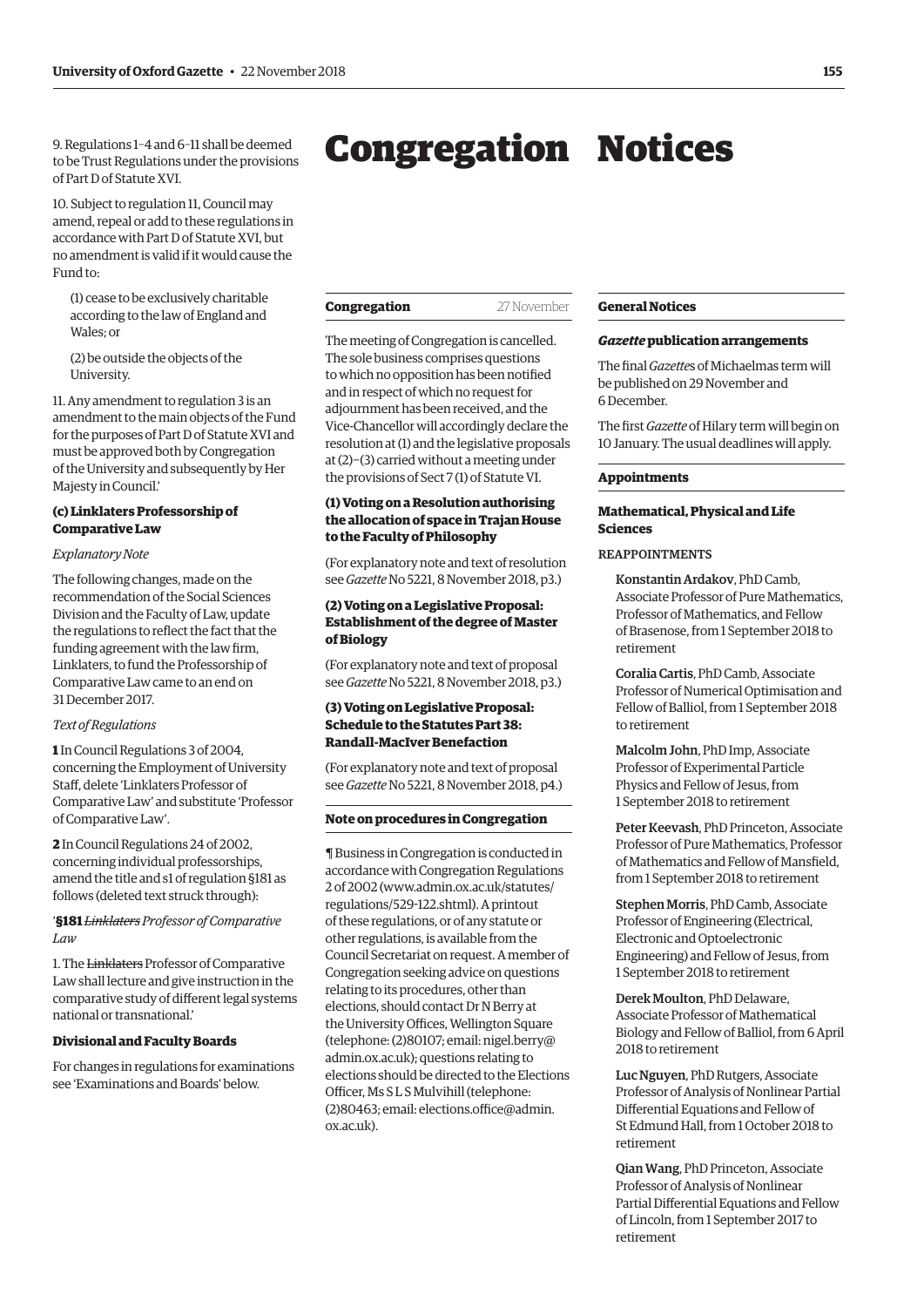### Lectures

#### <span id="page-3-0"></span>**Social Sciences**

#### AMERICAN STANDARD COMPANIES PROFESSORSHIP OF OPERATIONS MANAGEMENT

Matthias Holweg, MSc Buck, MSc Oxf, MEng Wedel, PhD DScEcon Card, Professor of Operations Management, Saïd Business School, has been appointed to the American Standard Companies Professorship of Operations Management at the Saïd Business School with effect from 1 December 2018. Professor Holweg will be a Student of Christ Church.

#### **Visiting Professorships**

#### **Mathematical, Physical and Life Sciences**

Professor Giulio Chiribella, PhD Pavia, Visiting Professor in Computer Science, for a period of 3 years from 7 November 2018

#### **Medical Sciences**

Georg N Duda, PhD, title of Visiting Professor of Regenerative Medicine and Musculoskeletal Sciences, for a period of 3 years from 14 November 2018

#### **Electoral Boards**

#### **Composition of an Electoral Board**

The composition of the electoral board to the post below, proceedings to fill which are currently in progress, is as follows:

*Appointed by*

#### PROFESSORSHIP OF TAXATION LAW

|                                                  | $\mu$           |
|--------------------------------------------------|-----------------|
| Principal of St Hugh's,<br>Dame Elish Angiolini, | Vice-Chancellor |
|                                                  |                 |
| PVC (in the chair)                               |                 |
| Professor Deborah                                | Worcester       |
| Cameron                                          |                 |
| Professor Donal Nolan                            | Worcester       |
| Professor Peter Harris                           | Council         |
| Professor Wolfgang Schoen Council                |                 |
| Professor Sarah Whatmore                         | Social Sciences |
|                                                  | Division        |
| <b>Professor Anne Davies</b>                     | Law Faculty     |
| <b>Professor Mike Devereux</b>                   | Law Faculty     |
| Professor Edwin Simpson                          | Law Faculty     |
|                                                  |                 |

#### **Musical and other Events**

#### **St Stephen's House**

#### SJE ARTS

The following events will be held at SJE Arts, St John the Evangelist Church, 109A Iffley Road. More information and tickets: [www.](http://www.sje-oxford.org/events) [sje-oxford.org/events or](http://www.sje-oxford.org/events) 01865 613507.

*1 Dec*: O Radiant Dawn: Sansara

*8 Dec*: Winter Landscapes: Commotio

*9 Dec*: Oxford Youth Choirs Christmas Concerts

*11 Dec*: Oxford Community Spirit of Christmas: school choirs and Oxford Silver Band

*12 Dec*: Baroque by Candlelight: Adderbury Ensemble

*14 Dec*: The Sixteen at Christmas

*15 Dec*: Oxford City Singers Christmas Concerts

*18 Dec*: H Natural: Steve Hogarth

*20 Dec*: Handel Messiah: vOx Chamber Choir and Oxford Sinfonia

*21 Dec*: Carols & Capers: Maddy Prior and the Carnival Band

#### **Medical Sciences**

#### **Department of Physiology, Anatomy and Genetics**

#### OXFORD DEVELOPMENTAL BIOLOGY SYMPOSIUM

The annual symposium will take place on 7 December at the Medical Sciences Teaching Centre. Speakers include: Professor Nancy Papalupulu, Manchester; Professor Steve Wilson, UCL; Irina Lupu; Dr Markus Toegel; Professor Alison Woollard; Professor Gerger Larson; Marieke Oudelaar; Professor Andrew Gillis, Cambridge; Dr Ruth Williams; Dr Oliver Stone; Anna Senft; and Professor Andy Greenfield, MCR Harwell. Fee including lunch: £15. Supported by the JW Jenkinson Memorial Fund. To register [or for more information: katherine.mcneil@](mailto:katherine.mcneil@dpag.ox.ac.uk) dpag.ox.ac.uk.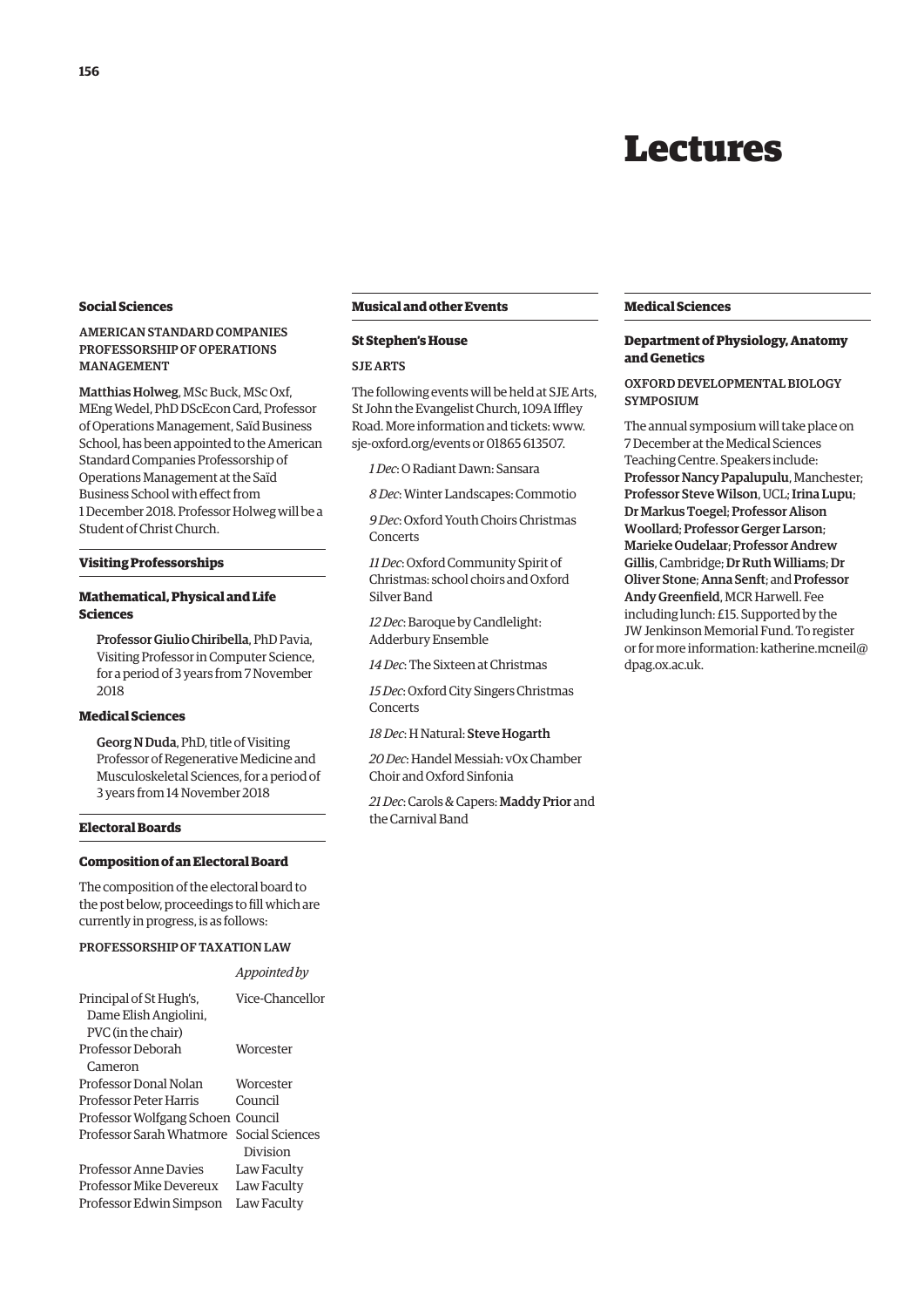## <span id="page-4-0"></span>Examinations and Boards

**Supplications for the Degree of Doctor of Medicine**

*This content has been removed as it contains personal information protected under the Data Protection Act.*

**Examinations for the Degree of Doctor of Philosophy**

*This content has been removed as it contains personal information protected under the Data Protection Act.*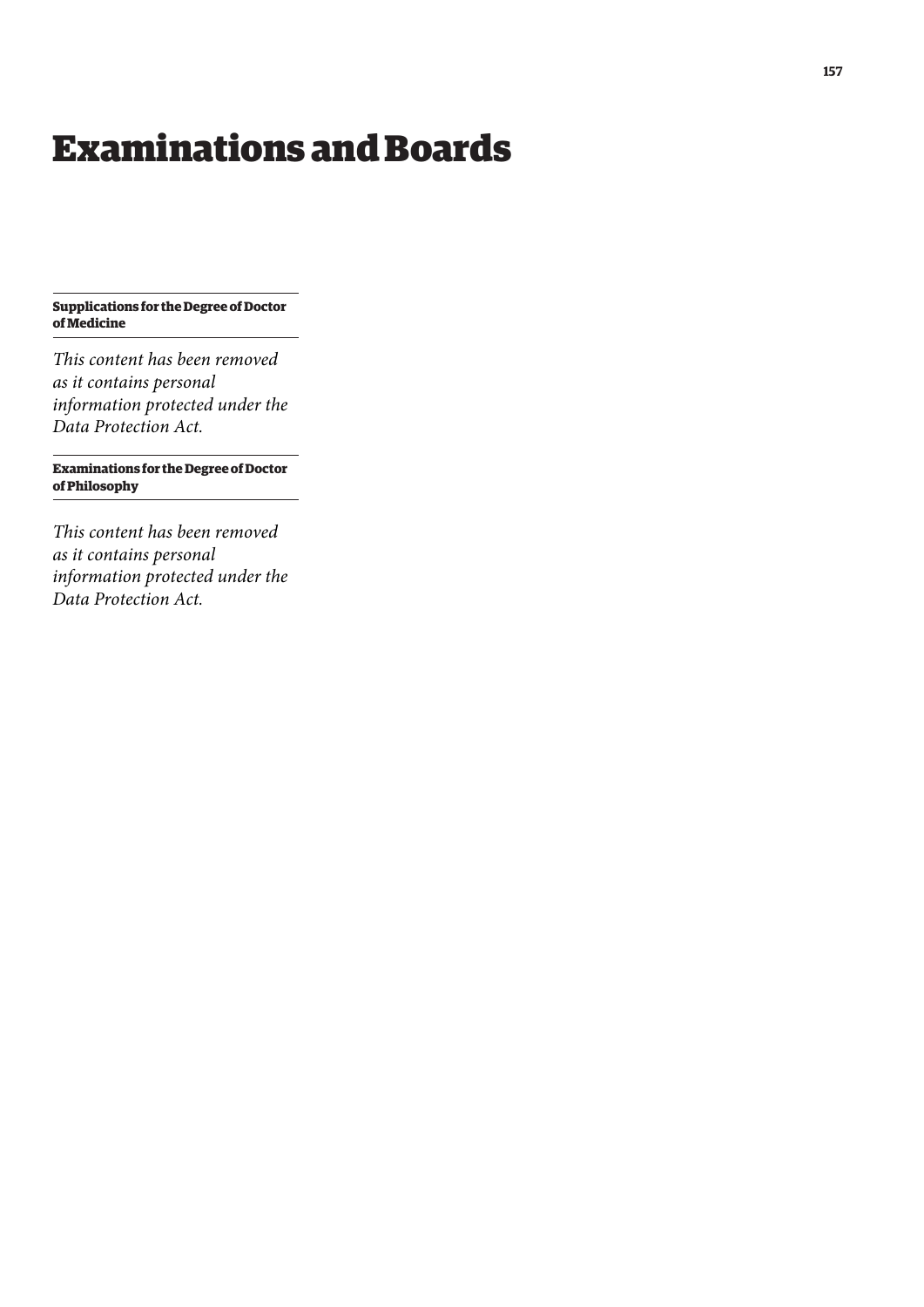## Advertisements

<span id="page-5-0"></span>*This content has been removed as it contains personal information protected under the Data Protection Act.*

#### **Changes to Examination Regulations**

For the complete text of each regulation listed below and a listing of all changes to regulations for this year to date, please see [https://gazette.web.ox.ac.uk/examination](https://gazette.web.ox.ac.uk/examination-regulations-0)regulations-0.

#### **Social Sciences**

MST IN CLASSICAL ARCHAEOLOGY introduction of a new option paper

#### **Advertising enquiries**

*Email*: [gazette.ads@admin.ox.ac.uk](mailto:gazette.ads@admin.ox.ac.uk) *Telephone*: 01865 (2)80548 *Web*[: https://gazette.web.ox.ac.uk/classified](https://gazette.web.ox.ac.uk/classified-advertising-gazette)advertising-gazette

#### **Deadline**

Advertisements are to be received by **noon on Wednesday** of the week before publication (ie eight days before publication). Advertisements must be submitted online.

#### **Charges**

Commercial advertisers: £30 per insertion of up to 70 words, or £60 per insertion of 71–150 words.

Private advertisers: £20 per insertion of up to 70 words, or £40 per insertion of 71–150 words.

See our website for examples of whether an advertisement is considered commercial [or private: https://gazette.web.ox.ac.uk/](https://gazette.web.ox.ac.uk/classified-advertising-gazette) classified-advertising-gazette.

#### **Miscellaneous**

**Advertisers are asked to note** that the remaining *Gazette*s of Michaelmas term will be published on 29 November and 6 December. Publication for Hilary term will begin on 10 January. The usual deadline will continue to apply (see above).

**The Anchor pub**, dining rooms and terrace – close to Jericho. We serve simple, honest, fresh food with daily changing seasonal specials, an extensive wine list and great beer. Our 2 private dining rooms can seat 14 and 16 and are available for meetings or dinner parties. We are open 9am–11pm Mon–Fri and 8am–11pm Sat and Sun. 2 Hayfield Rd, Oxford OX2 6TT. Tel: [01865 510282. Web: www.theanchoroxford.](www.theanchoroxford.com) com.

#### **Would you love to be more creative?** Be In

Art runs fun, expressive and non-intimidating painting courses. These are for you if you are an absolute beginner or you are looking to get back into painting again. After just a few hours you will leave feeling relaxed, energised, accomplished and inspired. Curious? For more information visit [www.be-in-art.co.uk](http://www.be-in-art.co.uk)  or contact [jane@beinart.co.uk. Co](mailto:jane@beinart.co.uk)urses and lessons held in Headington, Oxford.

**Stone Pine Design** card publisher specialising in wood engraving, linocuts and Oxfordshire. Beautifully produced, carefully selected

designs by internationally renowned artists. Web: [www.stonepinedesign.co.uk.](http://www.stonepinedesign.co.uk)

**St Giles' Parish Rooms for hire**. Ideally located close to the city centre at 10 Woodstock Rd OX2 6HT. There is a main hall and a meeting room that can be hired together or separately, and full kitchen facilities. For enquiries regarding availability and to arrange a site visit, contact Meg Peacock, Benefice [Manager: 07776 588712 or sgsm.benefice.](mailto:sgsm.benefice.manager@gmail.com) manager@gmail.com.

#### **Restoration and Conservation of Antique Furniture**

**John Hulme** undertakes all aspects of restoration. 30 years' experience. Collection and delivery. For free advice, telephone or write to the Workshop, 11A High St, Chipping Norton, Oxon, OX7 5AD. Tel: 01608 641692.

#### **Sell your unwanted books**

**Sell your unwanted books** at competitive prices. If you need extra space or are clearing college rooms, a home or an office, we would be keen to quote for books and CDs. Rare items and collections of 75 or more wanted if in VG condition; academic and non-academic subjects. We can view and collect. Contact Graham Nelson at History Bookshop Ltd on 01451 821660 or [sales@historybookshop.com.](mailto:sales@historybookshop.com)

#### **Antiques bought and sold**

**Wanted and for sale** – quality antiques such as furniture, fire guards, grates and related items, silver, pictures, china and objects d'art. Please contact Greenway Antiques of Witney, 90 Corn Street, Witney OX28 6BU on 01993 705026, 07831 585014 or email jean greenway@hotmail.com.

#### **Services Offered**

**Big or small, we ship it all**. Plus free pick up anywhere in Oxford. Also full printing services available (both online and serviced), 24 hour photocopying, private mailing addresses, fax bureau, mailing services and much more. Contact or visit Mail Boxes Etc, 266 Banbury Rd, Oxford. Tel: 01865 514655. Fax: 01865 514656. Email: [staff@mbesummertown.co.uk.](mailto:staff@mbesummertown.co.uk)  Also at 94 London Rd, Oxford. Tel: 01865 [741729. Fax: 01865 742431. Email: staff@](mailto:staff@mbeheadington.co.uk) mbeheadington.co.uk.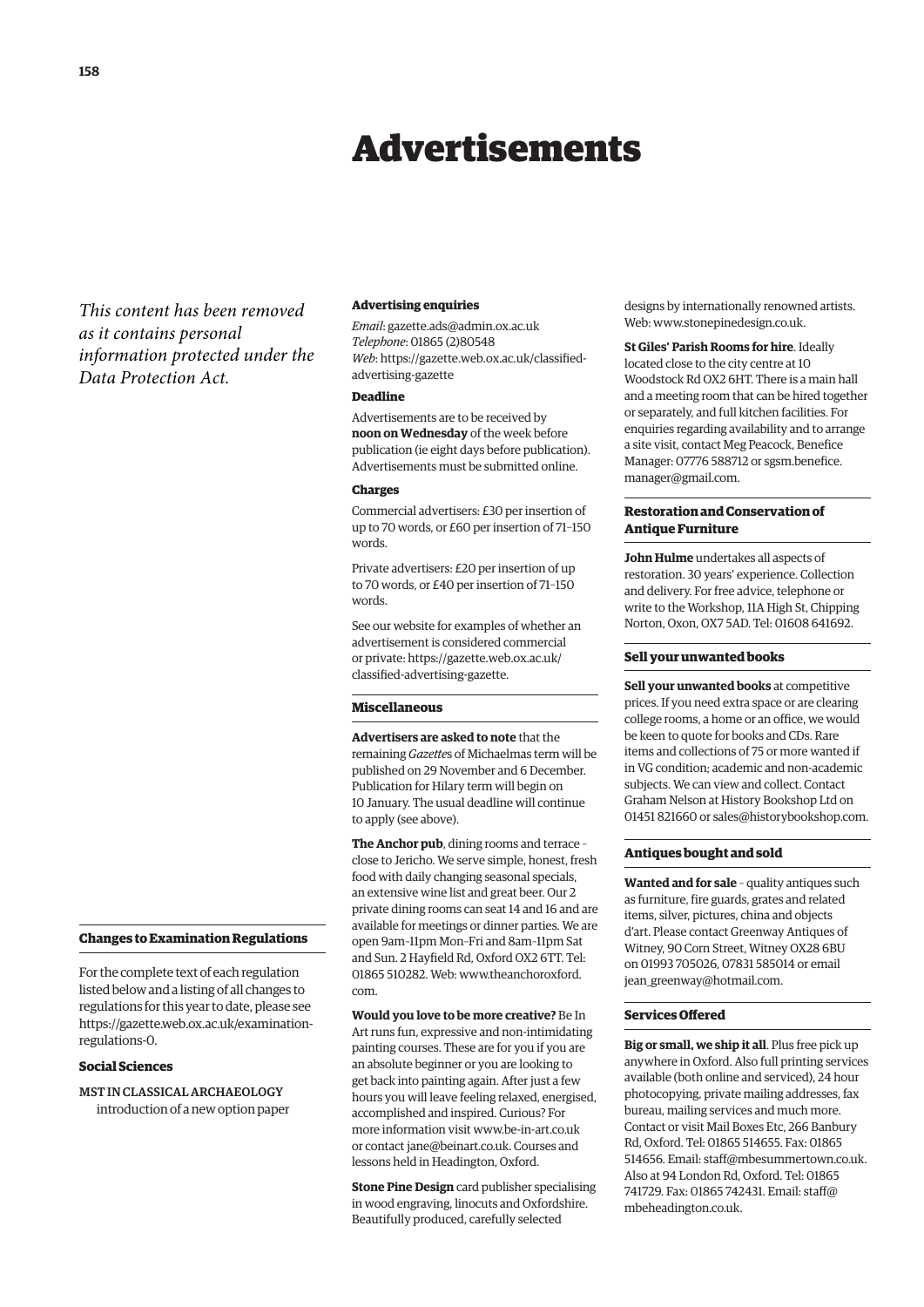**Carpenter/joiner**. For bookcases, wardrobes, etc, made on site to your specifications. Portfolio available. Call Rob Guthrie on 01608 677423 (evening) or 07961 444957 (daytime). Email: [rob.s.guthrie@gmail.com.](mailto:rob.s.guthrie@gmail.com) 

**Airport transfer/chauffeur service**. If you are looking for a reliable and experienced transfer service I would be happy to discuss your needs. Last year I handled 328 airport transfers successfully and I have over 20 years' experience. Account customers welcome and all major credit cards accepted. Let my comfortable Audi A8 take you to Heathrow for £75! Contact Tim Middleton. Tel: 07751 [808763 or email: timothy.middleton2@](mailto:timothy.middleton2@btopenworld.com) btopenworld.com.

#### **Independent Pensions and Financial**

**Advice**. Austin Chapel Independent Financial Advisers LLP provide bespoke pensions and financial advice to staff working for the University of Oxford. We provide Annual Allowance and Lifetime Allowance pension tax mitigation advice and calculations. In addition, we can provide projections of future pension benefits to ensure your retirement plans are on course to meet your retirement income requirements. We also offer an independent investment review service to help ensure that your investment portfolio still meets your current attitude to risk and is tax efficient. The initial meeting can be held at your workplace, home or our central Oxford offices. There is no cost for the initial meeting. For more information contact Gary [O'Neill on 01865 304094 or email gary.oneill@](mailto:gary.oneill@austinchapel.co.uk) austinchapel.co.uk.

#### **Situations Vacant**

**Are you passionate about social mobility?** We are seeking energetic optimists to join our inclusive, fast-growing non-profit. Current roles: Digital Publishing for Social Impact; Finance and Administration. See www.kartainitiative.org/karta-engage for more details. Please contact [engage@karta-initiative.org](mailto:engage@karta-initiative.org)  with your CV and up to 100 words outlining your interest in our Finance and Administration role or Digital Publishing role.

#### **Houses to Let**

**Bright fully furnished house** with garden and 2 double bedrooms available to let on a short- or long-term basis. Ideal for academic visitors, visiting friends or family. Moments from the vibrant Cowley Rd, and just a 10-min walk to Oxford city centre. Open-plan living/ dining area; modern kitchen and bathroom; enclosed private garden with lawn, decking and outdoor seating. Fast Wi-Fi. Bills included. Email [jamie.vicary@cs.ox.ac.uk fo](mailto:jamie.vicary@cs.ox.ac.uk)r more information.

**Mature house-sitters needed** for house in north Oxford. No pets to care for. Hilary term, 7 Jan–22 March. 2/3 people. Free [accommodation. Contact: cowanar@gmail.](mailto:cowanar@gmail.com) com.

**Large 4-bedroom family house** available to rent in Hill Top Rd OX4. Dec/Jan for an initial tenancy until summer 2019. Lease may be renewable. Attractive back garden, off-road parking for 2 cars. Large open-plan living area, plus downstairs study/sitting room. Particularly convenient for Old Road Campus, Churchill and Warneford Hospitals, and Oxford Brookes. £1,800 pcm. Please enquire via the Finders Keepers east Oxford Letting Team on 01865 307207.

#### **Accommodation Offered**

**Visiting academics welcomed** as paying guests for short or long stays in comfortable home of retired academic couple. Situated in quiet, leafy close in north Oxford within easy distance of main University buildings, town centre, river, shops and restaurants. Rooms have free TV, Wi-Fi, refrigerator, microwave, kettle, tea, coffee, central heating. Linen, cleaning, breakfast all included in the very moderate terms. Email: [DVL23@me.com.](mailto:DVL23@me.com)

**scottfraser** – market leaders for quality Oxfordshire property. Selling, letting, buying, renting, investing – we are here to help. Visit [www.scottfraser.co.uk fo](http://www.scottfraser.co.uk)r more information or call: Headington sales: 01865 759500; Summertown sales: 01865 553900; East Oxford sales: 01865 244666; Witney sales: 01993 705507; Headington lettings: 01865 761111; Summertown lettings: 01865 554577; East Oxford and student lettings: 01865 244666; Witney lettings: 01993 777909.

#### **Accommodation Sought**

**A responsible academic**, I have finished my DPhil at Oxford and seek a job in my expertise area. This is a transition period. I have lived in the house of 2 Oxonian dons so far, but now wish to move into a room with low rent, in exchange for some housework for the host family, either a retired academic couple or other situation. Thank you! Contact: [moiseoxbridge@gmail.com.](mailto:moiseoxbridge@gmail.com)

#### **Self-catering Apartments**

**Visiting Oxford?** Studio, 1-, 2- and 3-bed properties conveniently located for various colleges and University departments. Available from 1 week to several months. Apartments are serviced, with linen provided and all bills included. Details, location maps and photos can be found on our website at [www.](http://www.shortletspace.co.uk) [shortletspace.co.uk. Co](http://www.shortletspace.co.uk)ntact us by email on [stay@shortletspace.co.uk or](mailto:stay@shortletspace.co.uk) call us on 01993 811711.

**Shortlet studios** for singles or couples needing clean, quiet self-catering

accommodation for weeks or months. Handy for High St (town, colleges), Cowley Rd (shops, restaurants), University sportsground (gym, pool), Oxford Brookes campuses, buses (London, airports, hospitals). Modern, selfcontained, fully furnished including cooking and laundry facilities, en-suite bathroom, Wi-Fi broadband, TV/DVD/CD, central heating, cleaning and fresh linen weekly. Off-road parking for cars and bikes. Taxes and all bills [included. Enquiries: stay@oxfordbythemonth.](mailto:stay@oxfordbythemonth.com) com.

#### **Looking for 5-star serviced accommodation**

right in the heart of the city? Swailes Suites offer city centre, award-winning maisonettes and apartments providing that 'home from home' feel that will help you get the most out of your stay. The Swailes Suites 'easy in, easy out' flexible booking arrangements, from 3 days to 6 months, together with good transport links make arrival and departure hassle-free. Check out our website at [www.](http://www.swailessuites.co.uk) [swailessuites.co.uk, co](http://www.swailessuites.co.uk)ntact Debbie on 01865 318547 or email [debbie@nops.co.uk. Of](mailto:debbie@nops.co.uk)fice established more than 25 years in 47 Walton Street, Jericho, OX2 6AD.

#### **Holiday Lets**

**Cornwall cottage** and restored chapel in quiet hamlet on South West Coast Path within 100m of the sea and minutes from Caerhays and Heligan. Each property sleeps 6. Comfortably furnished, c/h, wood burner and broadband. Ideal for reading, writing, painting, walking, bathing, bird watching. Beautiful beach perfect for bucket and spade family holidays. Short winter breaks available from £250. Tel: 01865 558503 or 07917 864113. Email: [gabriel.amherst@btconnect.com. Se](mailto:gabriel.amherst@btconnect.com)e: [www.](http://www.cornwallcornwall.com) [cornwallcornwall.com.](http://www.cornwallcornwall.com)

#### **Choose from over 11,000 holiday villas**

and apartments in Spain with Clickstay. We make it easy for you to make the perfect choice with our verified renter reviews and a dedicated customer services team. You can choose from modern apartments in Mallorca to whitewashed traditional fincas in Tenerife from just £73 pw! Many of our rental properties have private pools, sea views and large gardens with BBQ facilities. See: [www.](http://www.clickstay.com/spain) [clickstay.com/spain.](http://www.clickstay.com/spain)

#### **Property for Sale**

**Mosaics, Oxford** – an exciting new development and demonstrator NHS Healthy New Town – within easy reach of the city and Headington via networks of cycle routes and public transport. Stylish and architecturally elegant properties: from 1-bedroom modern apartments to spacious detached family houses. Show apartment and home open daily 10am–5.30pm. Help to Buy available. Contact Savills: 01865 269010. For more information see: [http://mosaicsoxford.co.uk.](http://mosaicsoxford.co.uk)